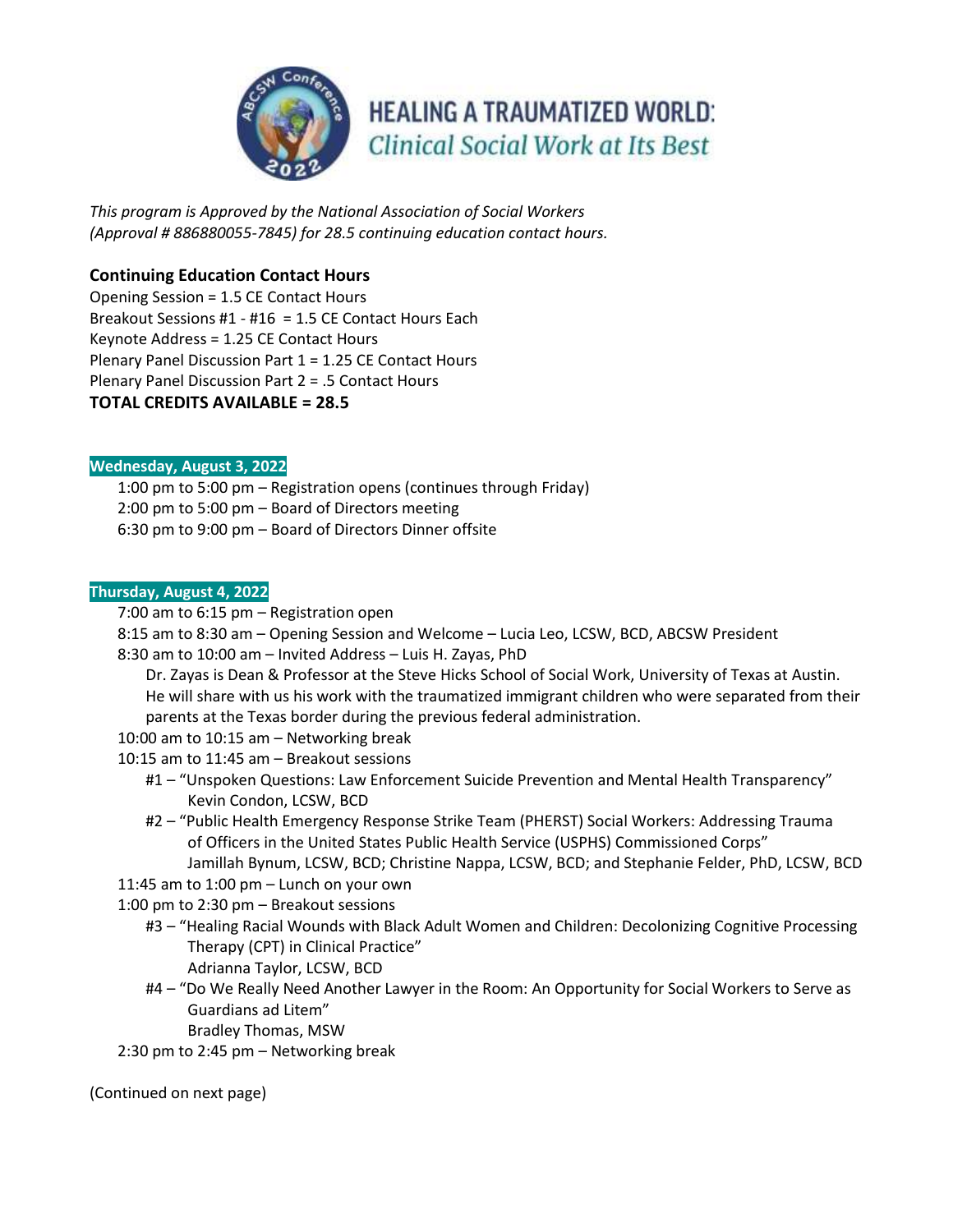#### 2:45 pm to 4:15 pm – Breakout sessions

- #5 "Social Determinants of Health and Culturally Informed Clinical Social Work Practice" Tosha Ellis, PhD, LCSW, BCD
- #6 "Trauma Treatment: Through a Dialectical Behavior Therapy Lens" Lara Effland, LCSW
- 4:15 pm to 4:30 pm Networking break
- 4:30 pm to 6:00 pm Breakout sessions
	- #7 "Physical Distress and Psychological Outcomes: An Examination of Hurricane Katrina Rebuilders" Danita Muse, BCD
	- #8 "Challenges of Warrior Identity in Trauma Intervention" Susan Borchardt, LCSW, BCD
- 6:15 pm to 7:15 pm Welcome Reception and Book-signings with all four invited speakers
- 7:15 pm to ? Dinner on your own

# **Friday, August 5, 2022**

7:30 am to 6:00 pm – Registration open

8:30 am to 9:45 am – Keynote Address – Carol Tosone, PhD, LCSW

Dr. Tosone is Professor of Social Work and the Director of the DSW Program in Clinical Social Work at NYU Silver School of Social Work. She is also Editor-in-Chief of the *Clinical Social Work Journal.* She has lectured and written extensively on the concept of "shared trauma", including an edited volume entitled *Shared Trauma, Shared Resilience During a Pandemic: Social Work in the Time of Covid-19.* 9:45 am to 10:00 am – Networking break

- 10:00 am to 11:45 am Plenary Panel "How the Pandemic Has Changed Our Profession" Dr. Tosone and Dr. Zayas will be joined by these distinguished panelists:
	- Samuel Aymer, PhD Associate Professor, Silberman School of Social Work at Hunter College, and expert in race-related trauma
	- Jonathan B. Singer, PhD, LCSW Jonathan B. Singer, Ph.D., LCSW is Professor, Loyola University Chicago School of Social Work. Dr. Singer is co-author of the best-selling text, *Suicide in Schools*, Past-President of the American Association of Suicidology, and the founder and host of the Social Work Podcast.
- 11:45 am to noon Networking break

Noon to 1:30 pm – Lunch & Learn (provided box lunch) – Panel interaction with audience

- 1:30 pm to 1:45 pm Networking break
- 1:45 pm to 3:15 pm Breakout sessions
	- #9 "Trauma in Uniform: Exploring the Racial Disparities African American Veterans Experienced While Serving"

Kenyuatia Gash, DSW, LCSW, BCD

#10 – "The Stories We Tell Matter"

Gabrielle Witte, LCSW; and Delores Reyes, MMHC

- 3:15 pm to 3:30 pm Networking break
- 3:30 pm to 5:00 pm Breakout sessions
	- #11 "Support Team Assisted Response: Sending the Right Response to 9-1-1 Calls in Denver" Carleigh Sailon, LCSW, LAC
	- #12 "Stress Reduction Through Music Among Active Guard Reserve Instructors" Rita Sitney, DSW
- 6:00 pm to 10:30 pm Cocktails, Dinner & Dancing!